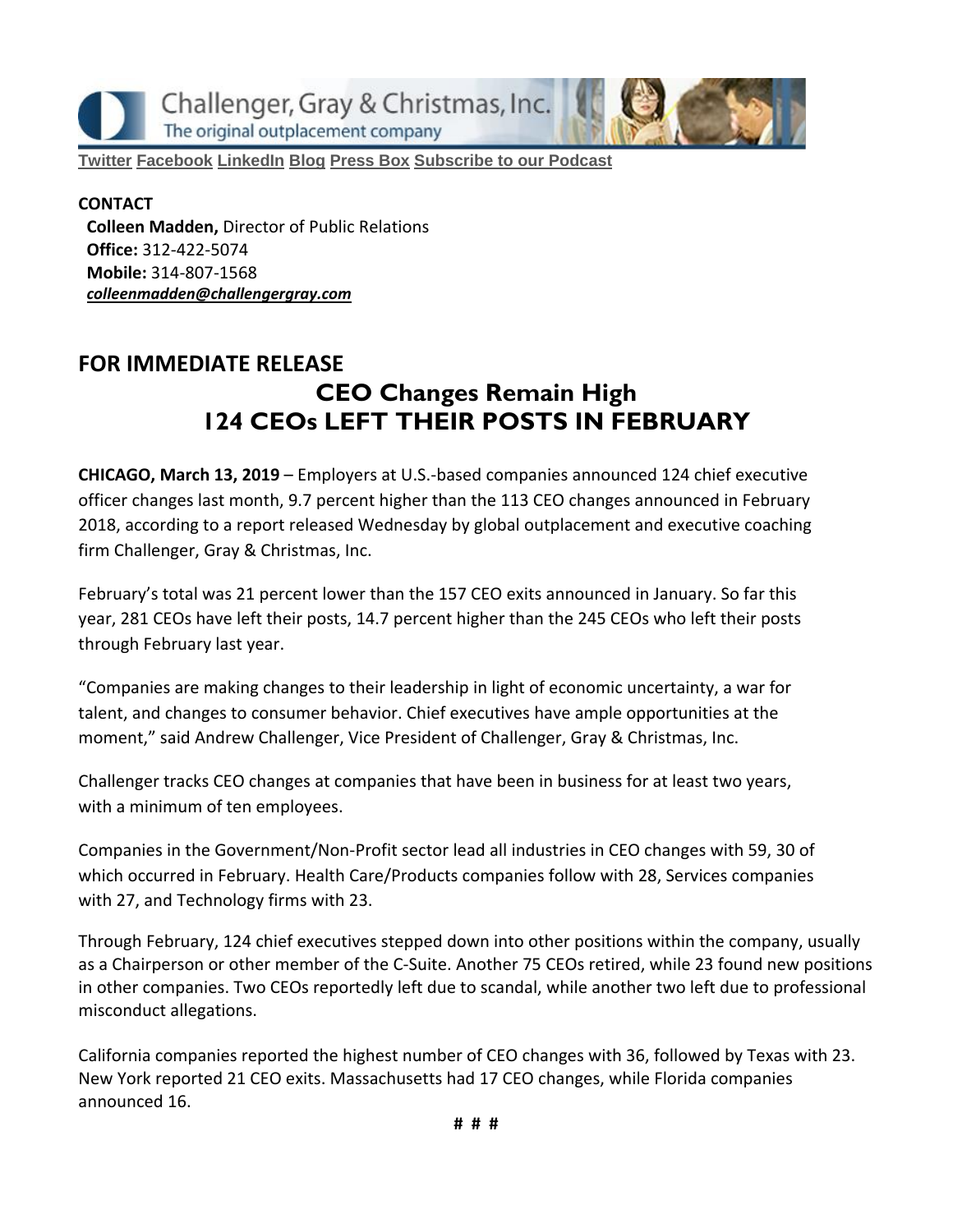#### **CHALLENGER CEO REPORT CEO DEPARTURES**

## **By Month**

|                 | 2019 | 2018  | 2017  | 2016  | 2015  | 2014  | 2013  | 2012  | 2011  | 2010  |
|-----------------|------|-------|-------|-------|-------|-------|-------|-------|-------|-------|
| January         | 157  | 132   | 128   | 131   | 110   | 131   | 113   | 123   | 96    | 89    |
| <b>February</b> | 124  | 113   | 72    | 87    | 94    | 112   | 110   | 104   | 92    | 132   |
| <b>March</b>    |      | 96    | 101   | 101   | 95    | 123   | 86    | 94    | 99    | 119   |
| April           |      | 109   | 91    | 108   | 97    | 94    | 94    | 90    | 103   | 101   |
| <b>May</b>      |      | 91    | 80    | 100   | 90    | 98    | 104   | 99    | 103   | 125   |
| June            |      | 90    | 95    | 97    | 102   | 103   | 94    | 99    | 113   | 107   |
| July            |      | 94    | 102   | 92    | 128   | 105   | 128   | 83    | 104   | 88    |
| <b>August</b>   |      | 154   | 96    | 109   | 107   | 119   | 113   | 104   | 104   | 95    |
| September       |      | 148   | 101   | 119   | 104   | 124   | 107   | 95    | 108   | 111   |
| <b>October</b>  |      | 149   | 105   | 99    | 94    | 122   | 104   | 108   | 91    | 81    |
| <b>November</b> |      | 147   | 94    | 106   | 86    | 103   | 94    | 112   | 82    | 79    |
| <b>December</b> |      | 129   | 95    | 99    | 114   | 107   | 99    | 103   | 83    | 107   |
| <b>TOTAL</b>    | 281  | 1,452 | 1,160 | 1,248 | 1,221 | 1,341 | 1,246 | 1,214 | 1,178 | 1,234 |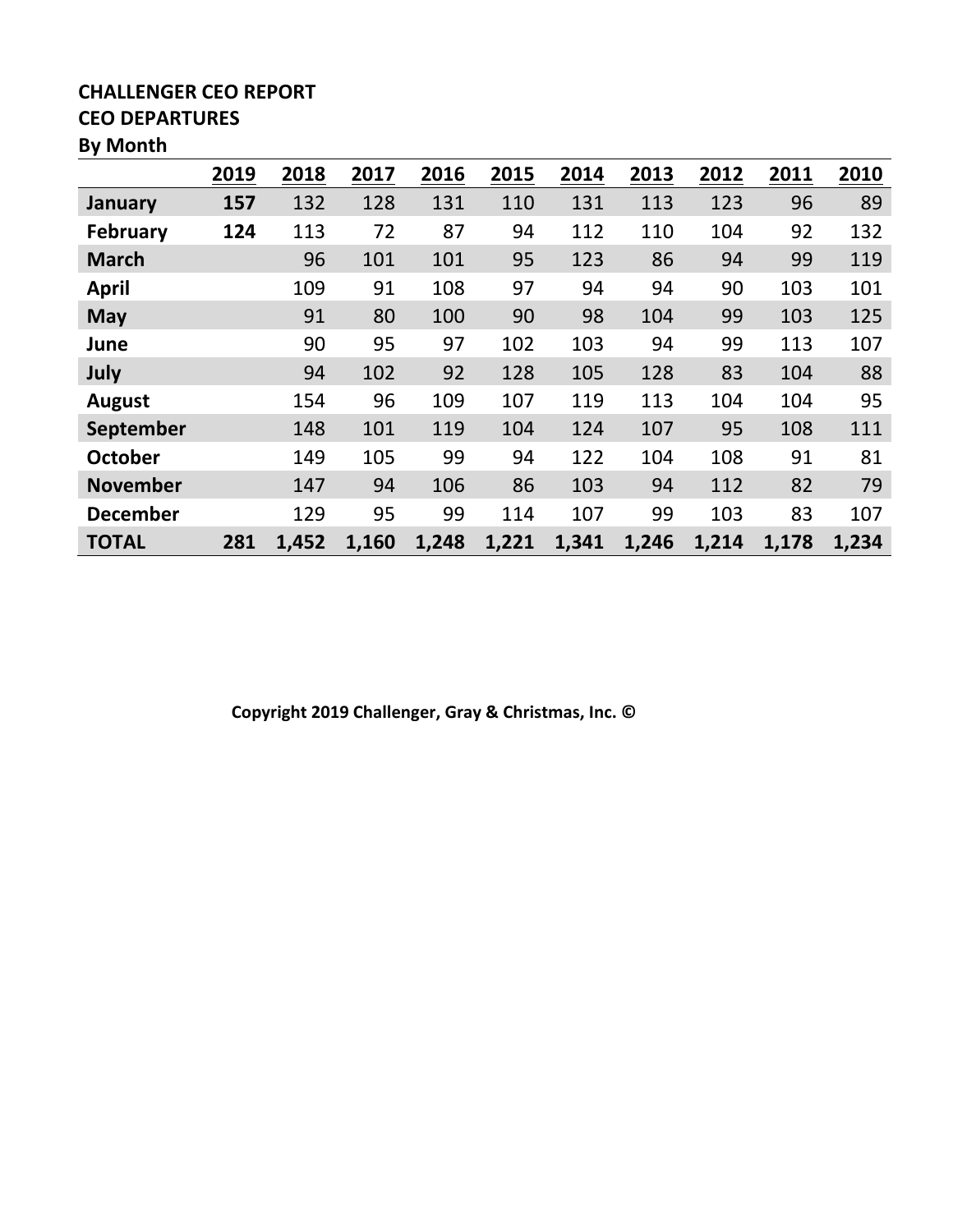### **CHALLENGER CEO REPORT By Industry**

|                              | 18-Feb         | 19-Jan           | 19-Jan         | <b>Year to Date</b><br>2018 | <b>Year to Date</b><br>2019 |
|------------------------------|----------------|------------------|----------------|-----------------------------|-----------------------------|
| Aerospace/Defense            |                | $2^{1}$          |                | 3                           | $\overline{2}$              |
| <b>Apparel</b>               |                | $\mathbf{1}$     |                | $\mathbf 0$                 | 1                           |
| <b>Automotive</b>            |                | 5                |                | 3                           | 5                           |
| <b>Cannabis</b>              |                | $\overline{2}$   |                | N/A                         | $\overline{2}$              |
| <b>Chemical</b>              |                |                  |                | 1                           | $\mathbf 0$                 |
| <b>Commodities</b>           | 10             |                  |                | 0                           | $\mathbf 0$                 |
| Construction                 |                | $\overline{2}$   | $\mathbf{1}$   | 3                           | 3                           |
| <b>Consumer Products</b>     | $\overline{4}$ | $\overline{2}$   | 5              | 8                           | $\overline{7}$              |
| <b>Electronics</b>           |                |                  |                | $\overline{2}$              | $\mathbf 0$                 |
| <b>Energy</b>                | 3              | 5                | 7              | 5                           | 12                          |
| <b>Entertainment/Leisure</b> | $\overline{4}$ | $\overline{4}$   | 5              | 6                           | 9                           |
| <b>Financial</b>             | 14             | 13               | 6              | 31                          | 19                          |
| <b>FinTech</b>               | $\overline{3}$ | $\mathbf{1}$     |                | N/A                         | $\mathbf{1}$                |
| Food                         | 25             | $\overline{4}$   | $\overline{4}$ | $\overline{7}$              | 8                           |
| <b>Government/Non-Profit</b> | 15             | 29               | 30             | 45                          | 59                          |
| <b>Health Care/Products</b>  | 11             | 17               | 11             | 26                          | 28                          |
| <b>Hospitals</b>             | $\overline{4}$ | 5                | 6              | 21                          | 11                          |
| <b>Industrial Goods</b>      | $\mathbf 1$    | $\boldsymbol{9}$ | 6              | 9                           | 15                          |
| Insurance                    |                | 3                |                | 3                           | $\overline{3}$              |
| Legal                        | $\mathbf{1}$   |                  | $\overline{2}$ | 0                           | $\overline{2}$              |
| <b>Media</b>                 | $\mathbf{1}$   | $\mathbf{1}$     | $\mathbf{1}$   | 3                           | $\overline{2}$              |
| Pharmaceutical               |                | 10               | 8              | 3                           | 18                          |
| <b>Real Estate</b>           | $\overline{7}$ | 8                | $\mathbf{1}$   | 3                           | 9                           |
| <b>Retail</b>                | 10             | 6                | 3              | 10                          | 9                           |
| <b>Services</b>              |                | 13               | 14             | 18                          | 27                          |
| <b>Technology</b>            |                | 10               | 13             | 29                          | 23                          |
| <b>Telecommunications</b>    |                | $\mathbf{1}$     |                | $\mathbf{1}$                | $\mathbf{1}$                |
| Transportation               | $\overline{4}$ | $\overline{2}$   | $\mathbf{1}$   | $\overline{4}$              | $\mathsf{3}$                |
| <b>Utility</b>               | $\mathbf{1}$   | $2^{1}$          |                | $\mathbf{1}$                | $\overline{2}$              |
| <b>TOTAL</b>                 | 118            | 157              | 124            | 245                         | 281                         |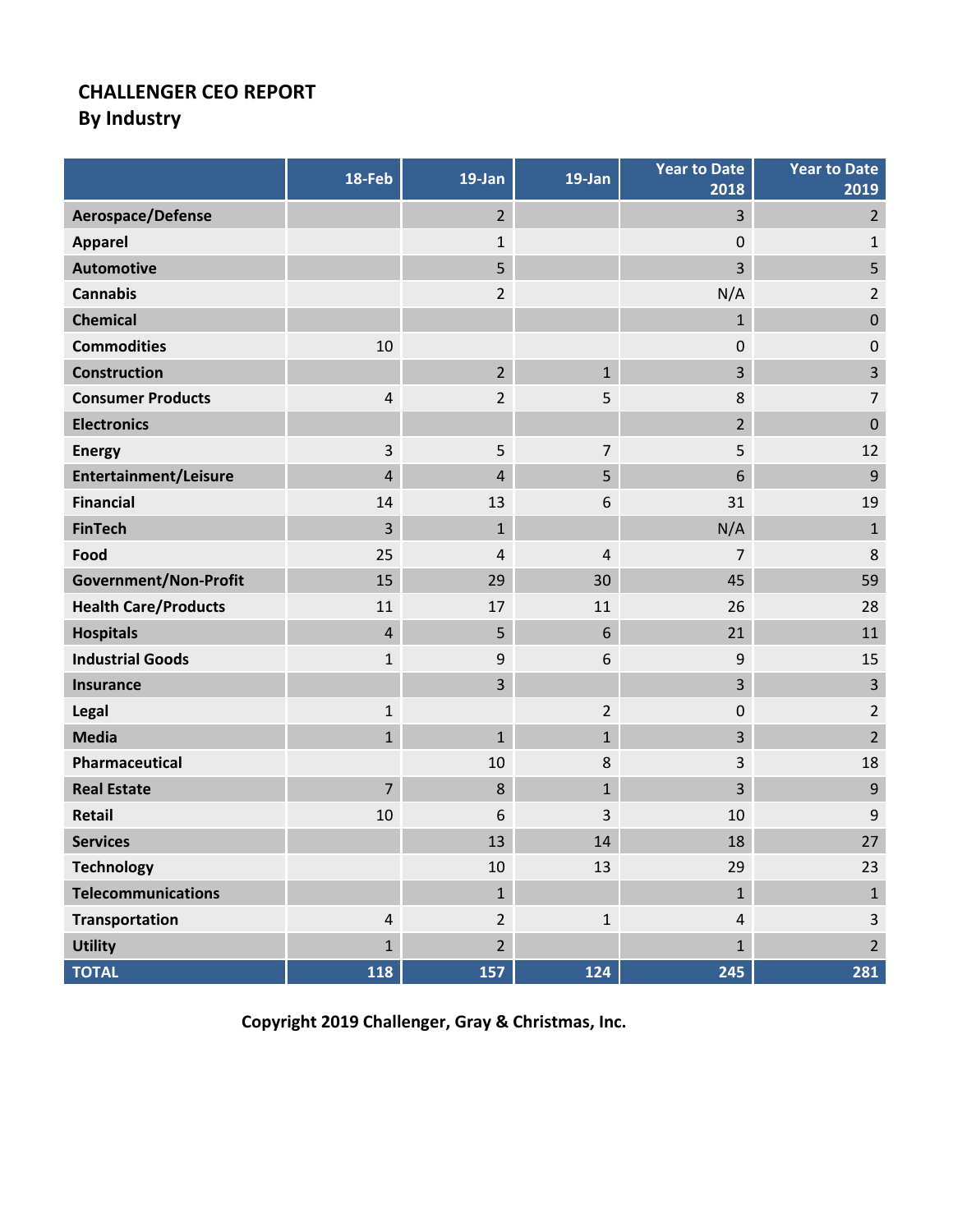### **CHALLENGER CEO REPORT**

### **By State**

| <b>EAST</b>              | <b>FEBRUARY</b> | 2019         |
|--------------------------|-----------------|--------------|
| <b>New York</b>          | 10              | 21           |
| <b>Massachusetts</b>     | 8               | 17           |
| Pennsylvania             | 3               | 10           |
| <b>Connecticut</b>       | $\mathbf{1}$    | 7            |
| <b>Maryland</b>          | 1               | 4            |
| <b>New Jersey</b>        | $\mathfrak{D}$  | 3            |
| <b>Dist. of Columbia</b> | $\mathfrak{p}$  | $\mathbf{z}$ |
| <b>Delaware</b>          |                 | O            |
| <b>Maine</b>             |                 | Ω            |
| <b>New Hampshire</b>     |                 | O            |
| <b>Puerto Rico</b>       |                 | 0            |
| <b>Rhode Island</b>      |                 | 0            |
| <b>Vermont</b>           |                 | Ω            |
|                          | 27              | 64           |

| <b>MIDWEST</b>   | <b>FEBRUARY</b> | 2019 |
|------------------|-----------------|------|
| <b>Missouri</b>  | 3               | 12   |
| Ohio             | 4               | 10   |
| <b>Illinois</b>  | 7               | 10   |
| <b>Minnesota</b> | 4               | 9    |
| Indiana          | $\overline{2}$  | 6    |
| Wisconsin        | 3               | 4    |
| <b>Kansas</b>    | $\mathbf{1}$    | 3    |
| <b>Michigan</b>  | $\mathbf{1}$    | 3    |
| lowa             | 1               | 1    |
| <b>Nebraska</b>  | $\mathbf{1}$    | 1    |
| <b>TOTAL</b>     | 27              | 59   |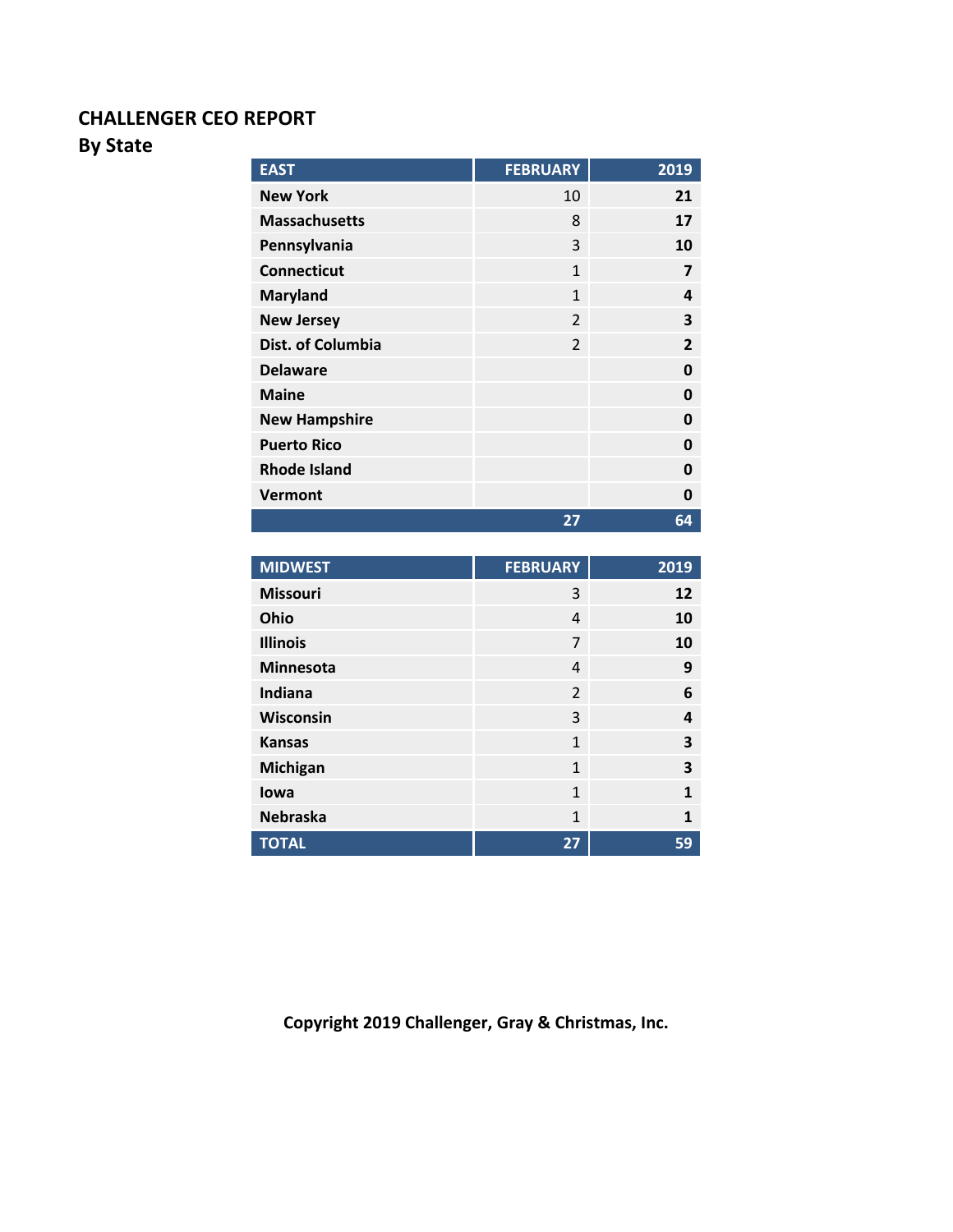#### **CHALLENGER CEO REPORT**

#### **By State**

| <b>WEST</b>         | <b>FEBRUARY</b> | 2019                    |
|---------------------|-----------------|-------------------------|
| California          | 18              | 36                      |
| <b>Texas</b>        | 12              | 23                      |
| Colorado            | 5               | 11                      |
| <b>Arizona</b>      | $\overline{4}$  | 10                      |
| Washington          | 3               | $\overline{\mathbf{z}}$ |
| Oregon              | $\mathbf{1}$    | 3                       |
| Idaho               |                 | $\overline{2}$          |
| <b>Oklahoma</b>     |                 | $\overline{2}$          |
| <b>South Dakota</b> |                 | $\overline{2}$          |
| <b>Hawaii</b>       |                 | $\mathbf{1}$            |
| <b>Nevada</b>       |                 | $\mathbf{1}$            |
| Utah                |                 | $\mathbf{1}$            |
| Wyoming             | $\mathbf{1}$    | $\mathbf{1}$            |
| <b>Alaska</b>       |                 | 0                       |
| <b>Montana</b>      |                 | 0                       |
| <b>New Mexico</b>   |                 | 0                       |
| <b>North Dakota</b> |                 | 0                       |
| <b>TOTAL</b>        | 44              | 100                     |

| <b>SOUTH</b>         | <b>FEBRUARY</b> | 2019           |
|----------------------|-----------------|----------------|
| <b>Florida</b>       | 7               | 16             |
| <b>Virginia</b>      | 6               | 8              |
| <b>Tennessee</b>     | 4               | 7              |
| Louisiana            | $\mathbf{1}$    | 5              |
| Georgia              | $\overline{2}$  | 5              |
| N. Carolina          | 3               | 5              |
| S. Carolina          |                 | 4              |
| Alabama              | $\mathbf{1}$    | 4              |
| Kentucky             | $\mathbf{1}$    | $\overline{2}$ |
| Mississippi          |                 | 1              |
| <b>West Virginia</b> | $\mathbf{1}$    | 1              |
| <b>Arkansas</b>      |                 | 0              |
| <b>TOTAL</b>         | 26              | 58             |